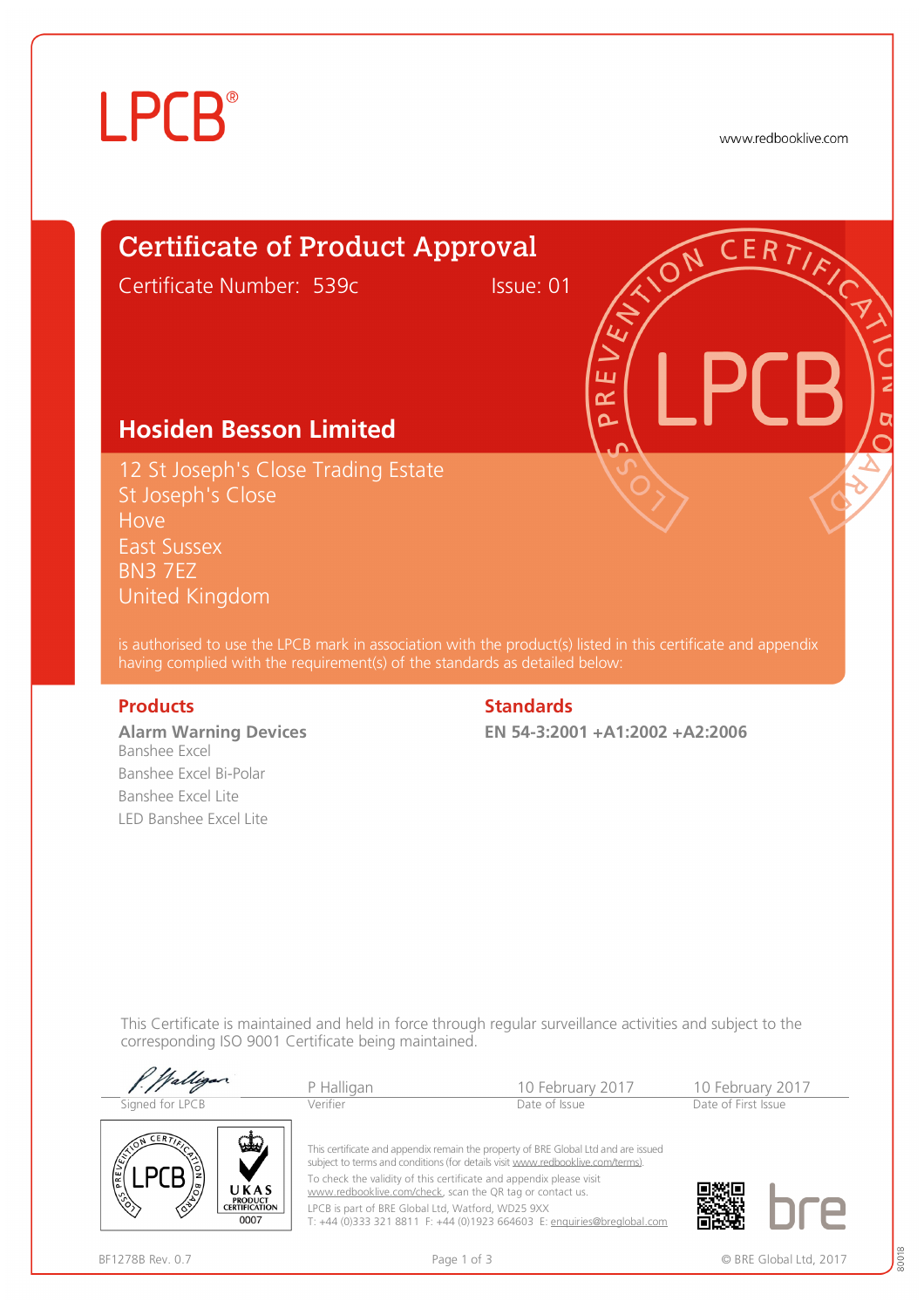### BF1278B Rev. 0.7 **Page 2 of 3** Page 2 of 3 © BRE Global Ltd, 2017



This Certificate is maintained and held in force through regular surveillance activities and subject to the

corresponding ISO 9001 Certificate being maintained.

### - Tone A, Banshee Fast Sweep LF, 800Hz to 950Hz @ 9Hz Tone B, Medium Sweep LF, 800Hz to 970Hz @ 1Hz - Tone C, Slow Whoop, 500Hz rising to 1200Hz over 3.5s, silence 0.5s Tone D, DIN Tone (DK), 1200Hz falling to 500Hz over 1s, silence 10ms - Tone E, French Fire Sounder, 554Hz for 100ms and 440Hz for 400ms Banshee Excel Bi-Polar Banshee Excel Audible Warning Device Notes: 1. Approved to Type A Indoor only with Shallow Base 2. Meets the requirements of EN 54-3:2001 with the following tones: - Tone A, Banshee Fast Sweep LF, 800Hz to 950Hz @ 9Hz - Tone B, Medium Sweep LF, 800Hz to 970Hz @ 1Hz - Tone C, Slow Whoop, 500Hz rising to 1200Hz over 3.5s, silence 0.5s Tone D, DIN Tone (DK), 1200Hz falling to 500Hz over 1s, silence 10ms

Banshee Excel Lite Xenon Audible Warning Device

1. Type A with Shallow Base, Type B with Deep Base

- Tone B, Medium Sweep LF, 800Hz to 970Hz @ 1Hz

| <b>siden Besson Limited</b> |                    |                       |  |  |  |
|-----------------------------|--------------------|-----------------------|--|--|--|
| Certified<br>Product        | <b>Description</b> | <b>LPCB</b><br>Ref.No |  |  |  |

1. Type A with Shallow Base, Type B with Deep Base

Banshee Excel | Banshee Excel Audible Warning Device

Notes:

Notes:

Appendix to Certificate No: 539c Issue: 01

2. Meets the requirements of EN 54-3:2001 with the following tones:

Tone E, French Fire Sounder, 554Hz for 100ms and 440Hz for 400ms

2. Meets the requirements of EN 54-3:2001 with the following tones:

- Tone C, Slow Whoop, 500Hz rising to 1200Hz over 3.5s, silence 0.5s - Tone D, DIN Tone (DK), 1200Hz falling to 500Hz over 1s, silence 10ms Tone E, French Fire Sounder, 554Hz for 100ms and 440Hz for 400ms

Tone A, Banshee Fast Sweep LF, 800Hz to 950Hz @ 9Hz

# **LPCB**

**Hosiden** 

Certified

Banshee Excel

Lite

## Ref.No. 539c/01

539c/02

539c/03